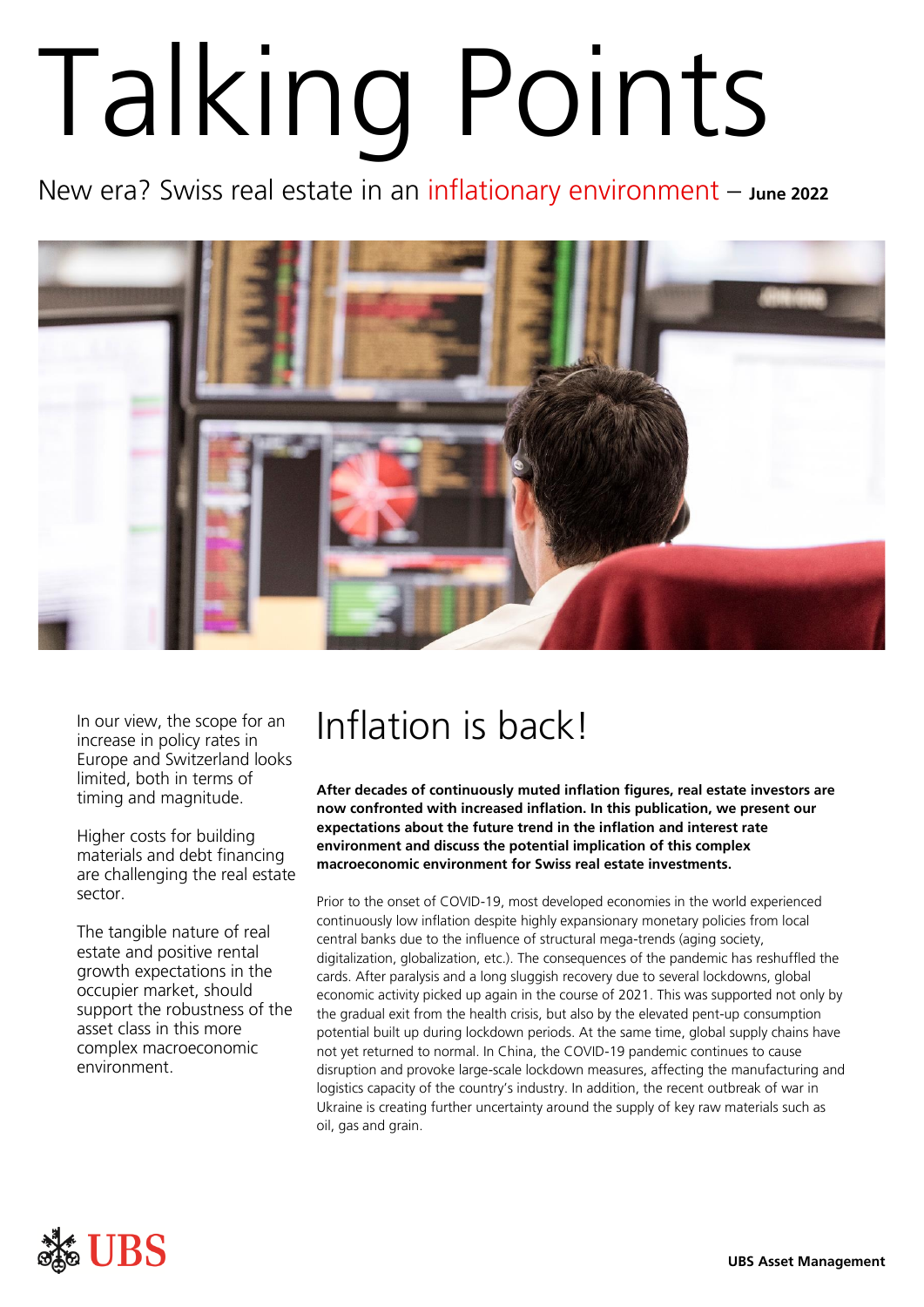The post-pandemic economic recovery and the still sluggish supply chains are the primary driver for the currently elevated inflation dynamic observed around the world. In marked contrast to the price growth in North America and Europe, the Swiss market has been spared, with an overall price gain of 2.5% year on year in April 2022 (see Figure 1). Nevertheless, these levels of inflation have not been observed for decades, so it is time to assess expected price and interest rate trends and their potential impact on the Swiss real estate investment market.



Source: Forecasts from Oxford Economics May 2022 and Real Estate & Private Markets (REPM), May 2022. Past / expected performance is not a guarantee for future results.

#### **Narrow scope for higher policy rates in Europe**

The nature of the prevailing inflation drivers is making it more difficult for central banks to take action. Indeed, higher policy rates can do little to resolve disruptions in global supply chains and geopolitical conflicts. Nevertheless, the increased inflation expectations in the market as well as the cycle of rate hikes initiated in the US, where the emergence of a price-wage spiral can be observed, point to a probable increase in policy rates in the eurozone and Switzerland in the near future.

However, the scope for interest rate hikes on the European continent, both in terms of timing and magnitude, looks rather limited in the current macroeconomic environment. First, inflation is likely to peak in the coming months, according to current estimates by Oxford Economic – an independent consulting firm and supplier of global economic data. This scenario is supported in particular by the gradual fading of substantial base effects from the acute pandemic period. Moreover, still high input prices, which are the primary driver of the surge in inflation, are likely to act as a drag on growth and demand in global economies over time. Thus, far higher policy rates could increase the risk of stagflation, a scenario that every central bank would like to avoid.

In Switzerland's specific case, the significantly lower inflation rate compared with abroad and the continued strength of the Swiss franc against the euro, are likely to limit the prospects for significantly higher policy rates.

#### **Challenges for the construction industry**

As mentioned previously, although price inflation might soon reach its peak, the current price environment is a challenging one for the players in the Swiss real estate industry. The construction sector is particularly affected, facing either delivery delays and/or significantly higher prices for construction materials (see Figure 2).



**Figure 2: Construction material prices**

Source: PMA; Eurostat; UBS Asset Management, Real Estate & Private Markets (REPM), May 2022

wood **gives** glass **concrete** metal

It is not only the disruptions in the supply chains that are driving up the prices of such inputs, but also the current high energy prices that are making the production costs of such materials more expensive. This environment is driving up project planning risks and potentially delaying ongoing construction projects.

#### **Financing costs have also increased**

Although Swiss policy rates have so far remained unchanged at -0.75%, medium-term and long-term yields on the financial market have already climbed in reaction to higher inflation expectations. At the time of writing, the yield on the 10-year Swiss government bond was trending at about +70 basis points.

Accordingly, there is an upward trend in the interest rates charged on the Swiss mortgage market (see Figure 3). Although the absolute level of financing costs remains moderate by historical standards, the average interest on a 10 year mortgage in March 2022 was about 70 basis points higher than a year earlier. This is putting pressure on the positive performance contribution of debt financing for investments in the real estate market. However, in the case of Swiss indirect investment products such as listed real estate funds and investment foundations, this impact must be put into perspective as these structures are exhibiting moderate to no leverage (legal maximum 33% leverage ratio).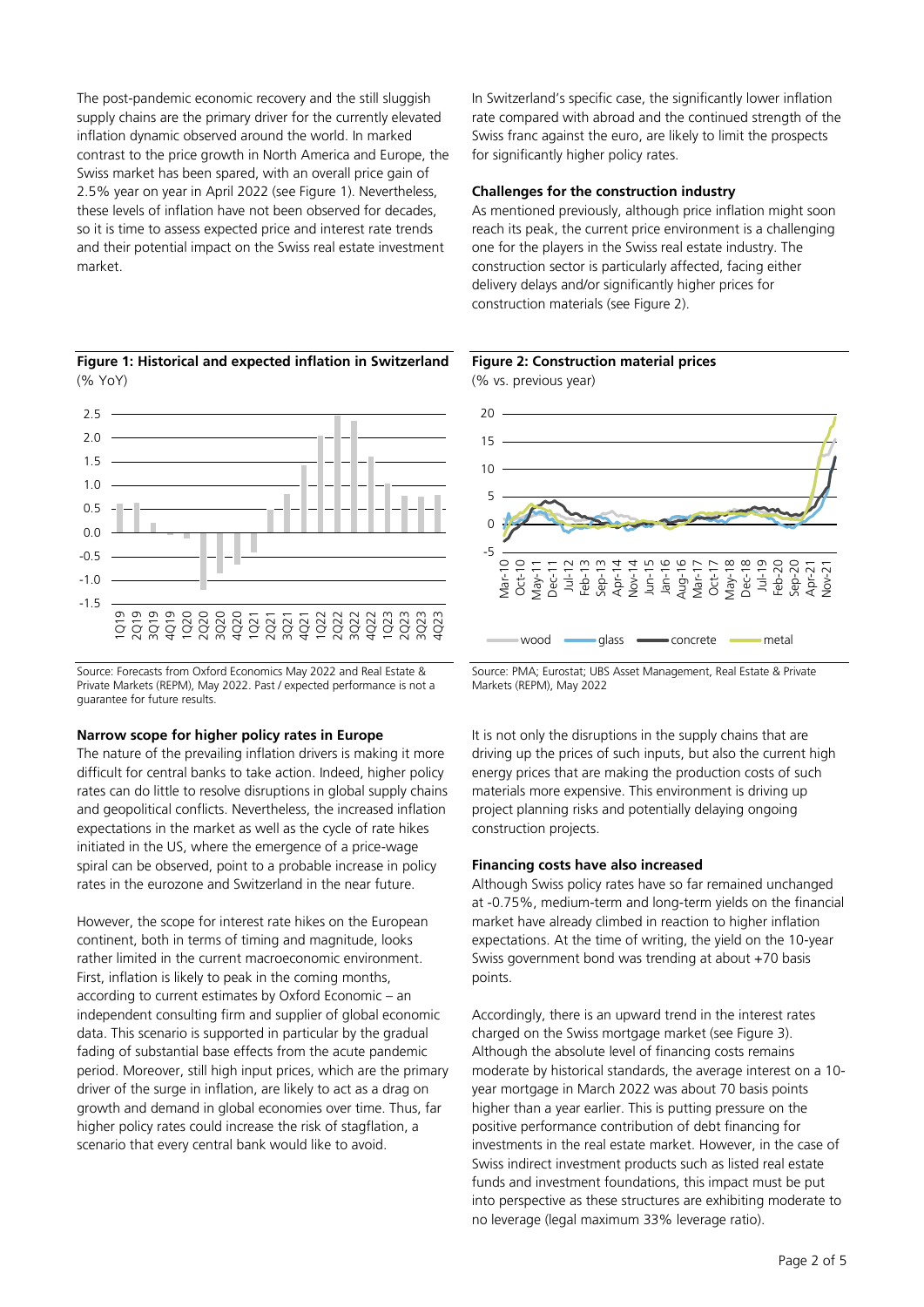**Figure 3: Increase in mortgage rates by contract term**  (as of end-March, basis points vs. previous year)



Source: Schweizerische Nationalbank; UBS Asset Management, Real Estate & Private Markets (REPM), May 2022.

#### **Real estate with protection mechanisms against inflation**

Recent macroeconomic developments are creating a more complex market context for Swiss real estate investments from a construction and financing cost perspective. However, the real estate asset class offers important trump cards in an environment of increased inflation.

In addition to the tangible nature of real estate, which provides long-term inflation protection through land and property price movements, the income component of the sector also has protective features against inflation. This inflation protection, which occurs through the adjustment of rental income, is often not perfect in terms of timing and extent. But it contributes to the resilience of the asset class in inflationary times. Specifically, up to 40% of the growth in the national consumer price index can be passed on to residential tenants. In addition, commercial leases are often indexed to the national consumer price index (CPI) with annual adjustments. Rents can also be adjusted to market rates in the event of a change of user.

#### **Rental growth prospects are brightening**

For owners of multifamily properties in particular, recent developments in the occupier market point to a positive outlook in the case of new leases. While absorption potential remains very robust thanks to dynamic levels of immigration, planning activity for new residential properties is still slowing (see Figure 4). The current increase in construction and financing costs (see page 2) is likely to exacerbate this trend, at least in the short term. As a result, a renewed decline in Swiss residential vacancy rates and further rental growth in the sector can be anticipated in 2022.

### **Figure 4: Planning activity in the Swiss residential**





Source: Bauinfo 1Q22; UBS Asset Management, Real Estate & Private Markets (REPM), May 2022.

#### **Good commercial properties also with positive outlook**

Compared to the multifamily sector, the occupier markets for commercial real estate are currently facing further uncertainty. In the retail space market, the growth of online retail is continuing to take its toll, while the office market is facing the emergence of new workplace concepts post COVID-19. The trend in the various segments of the commercial real estate sectors is increasingly heterogeneous.

In the individual local office markets, for example, modern properties in established and highly accessible business districts are seeing dynamic leasing activity, while properties in secondary locations are feeling the effects of the consolidation trend in demand. In the retail space market, areas with a focus on grocery retailing and everyday consumer goods are almost unaffected by the online retail trend.

In addition, very good retail locations on prominent shopping streets are still in high demand both on the investment market and rental market. In contrast to the market average, these market segments have robust rental growth expectations. After a correction in pandemic year 2020, rents in the prime segment of the retail space market in Zurich and Geneva significantly recovered and, according to data from Wüest Partner, experienced a year-on-year increase of over 9% (Zurich) and respectively around 20% (Geneva) in 1Q22.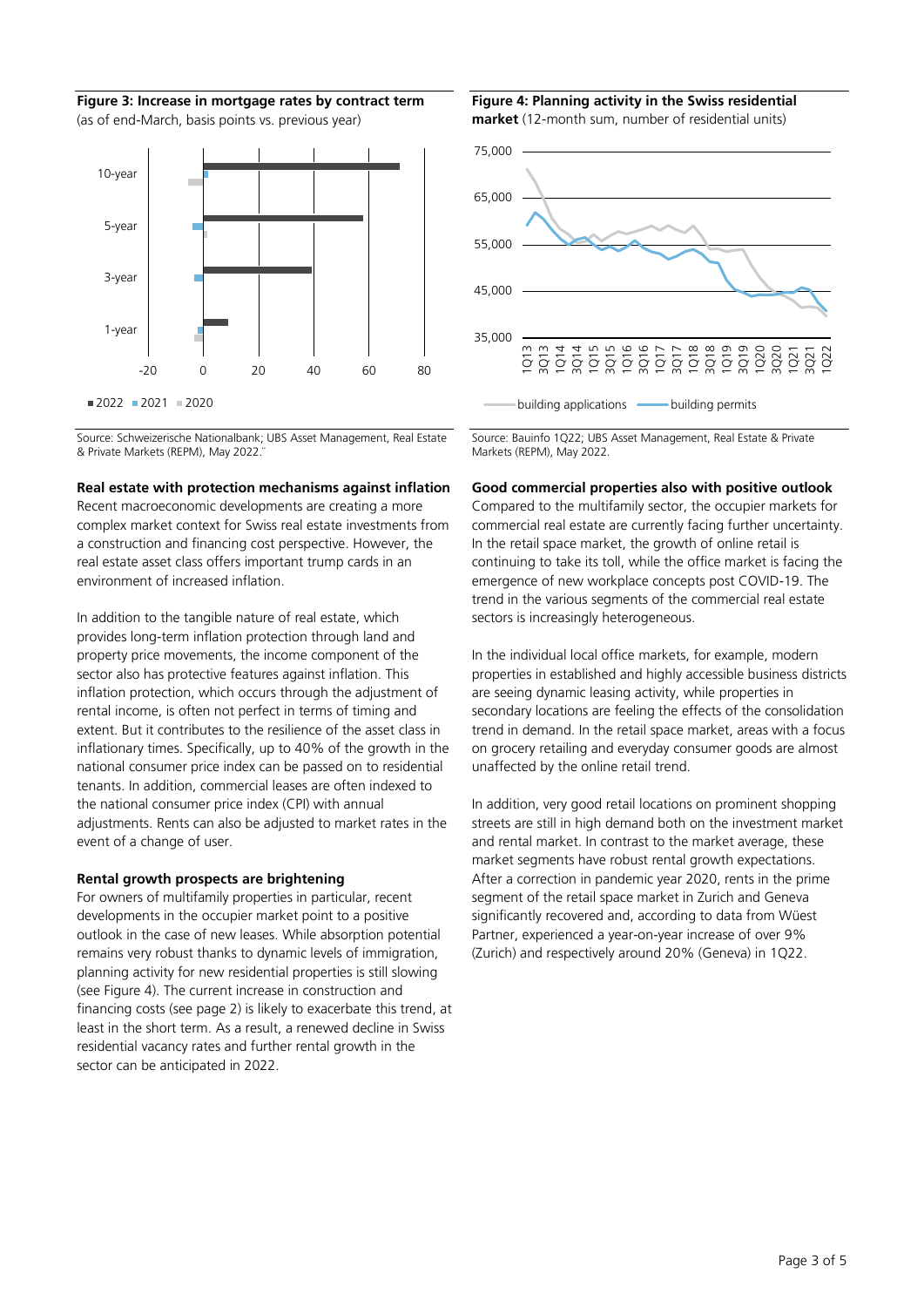#### **Real estate asset class expected to be robust**

In the previous paragraphs, we explained that the current high inflation dynamic in Europe and Switzerland is primarily being driven by disruptions in global supply chains and high commodity prices. Inflation is likely to peak soon, with the still high level of input prices weighing on economic activity. In our view, the scope for higher policy rates in Europe and Switzerland looks limited, both in terms of timing and magnitude, given the current macroeconomic environment.

We have also noted that the real estate asset class offers protective mechanisms in an inflationary environment thanks to its tangible asset nature and regular rent adjustments. Added to this, current rental growth expectations for Swiss rental apartments and future-proof commercial real estate are robust.

These factors are fundamentally positive for the outlook of the Swiss real estate asset class. Nevertheless, uncertainty about the future direction of the macroeconomic environment is currently very high. Contrary to our expectations, inflation might not lose momentum so quickly and may remain at a high level for a longer period of time.

Oxford Economics has compiled forecasts on the potential impact of such a macroeconomic environment on the performance of direct Swiss real estate investments (see Figure 5). The results show that the capital value appreciation component is likely to be weighed down by higher inflation and interest rates in the short term before a recovery occurs in the second part of the five-year forecast horizon. On the other hand, the income yield component should prove robust over the entire period, which should support the resilience of overall performance.

#### **Figure 5: Performance index of direct Swiss real estate investments by macroeconomic scenario**



(100 = level at the end of 2021, mixed sectors, at property level, without leverage)

Source: Independent scenarios and forecasts from Oxford Economics May 2022; UBS Asset Management, Real Estate & Private Markets (REPM), May 2022. Comment: Performance is from MSCI/Wüest Partner Index. Past / modeled / expected performance is not a guarantee for future results.